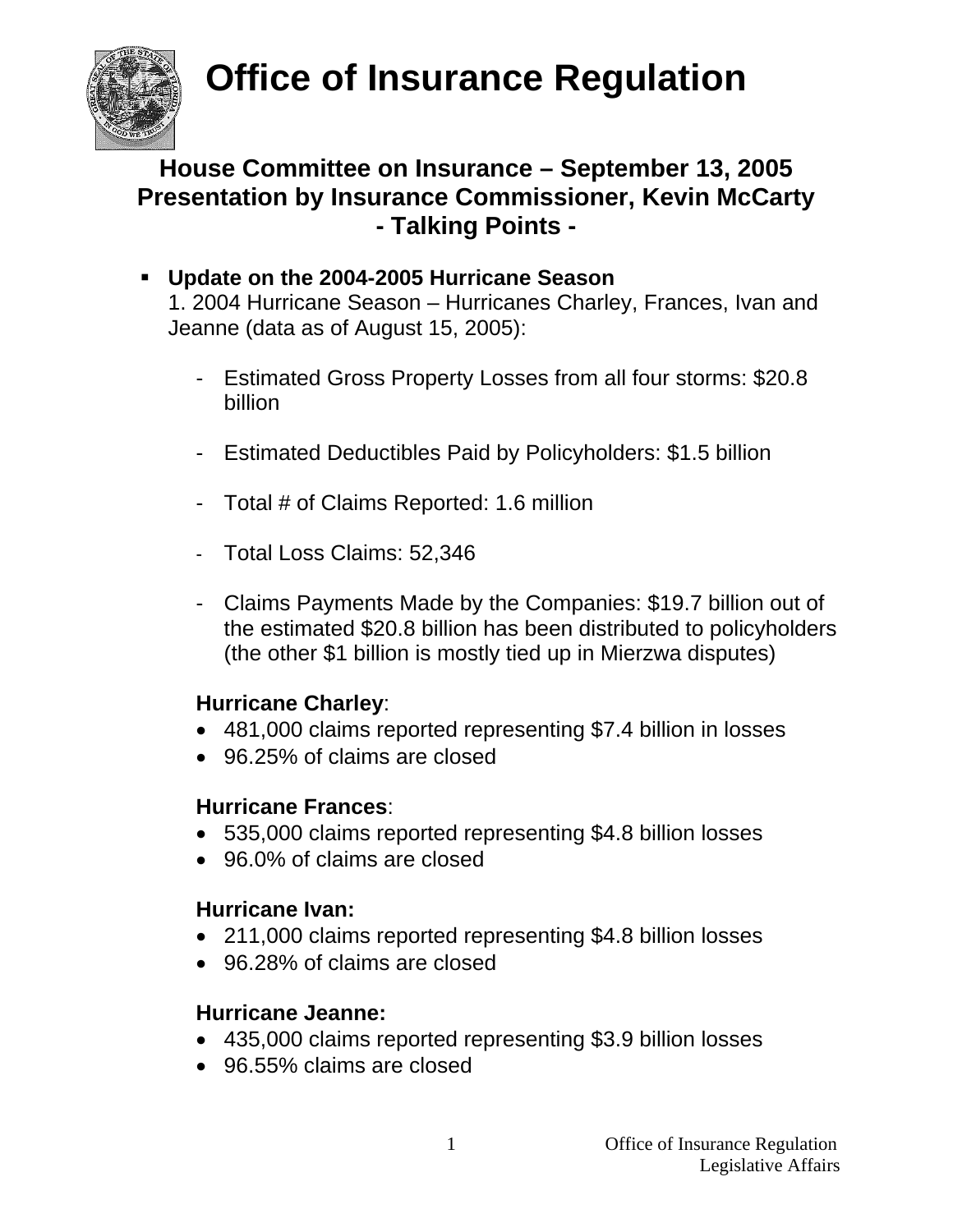2. 2005 Hurricane Season – Hurricanes Dennis and Katrina (as of September 9, 2005)

Dennis - Estimated Gross Property Losses from all counties: \$1.2 billion (the Office did receive filed claims information from all 67 counties)

- Total # of Claims: 54,376
- Total Loss Claims: 939
- Claims Payments Made by the Companies: \$203 million

Katrina - The Office has offered its assistance to Alabama, Mississippi, and Louisiana in disaster recovery efforts following Hurricane Katrina's devastation. The Office has sent the Gulf States information on Emergency Orders, Emergency Rules, and Insurance Disaster and Recovery plans to aid in their relief efforts.

- In addition, the Office is providing a leadership role through the National Association of Insurance Commissioners to assist with developing a southeastern, and ultimately a national portal for insurance claims and financial loss data.
- The Florida Office of Insurance Regulation's current system is being replicated on a national level and the Office is collecting the information for the affected states to reduce the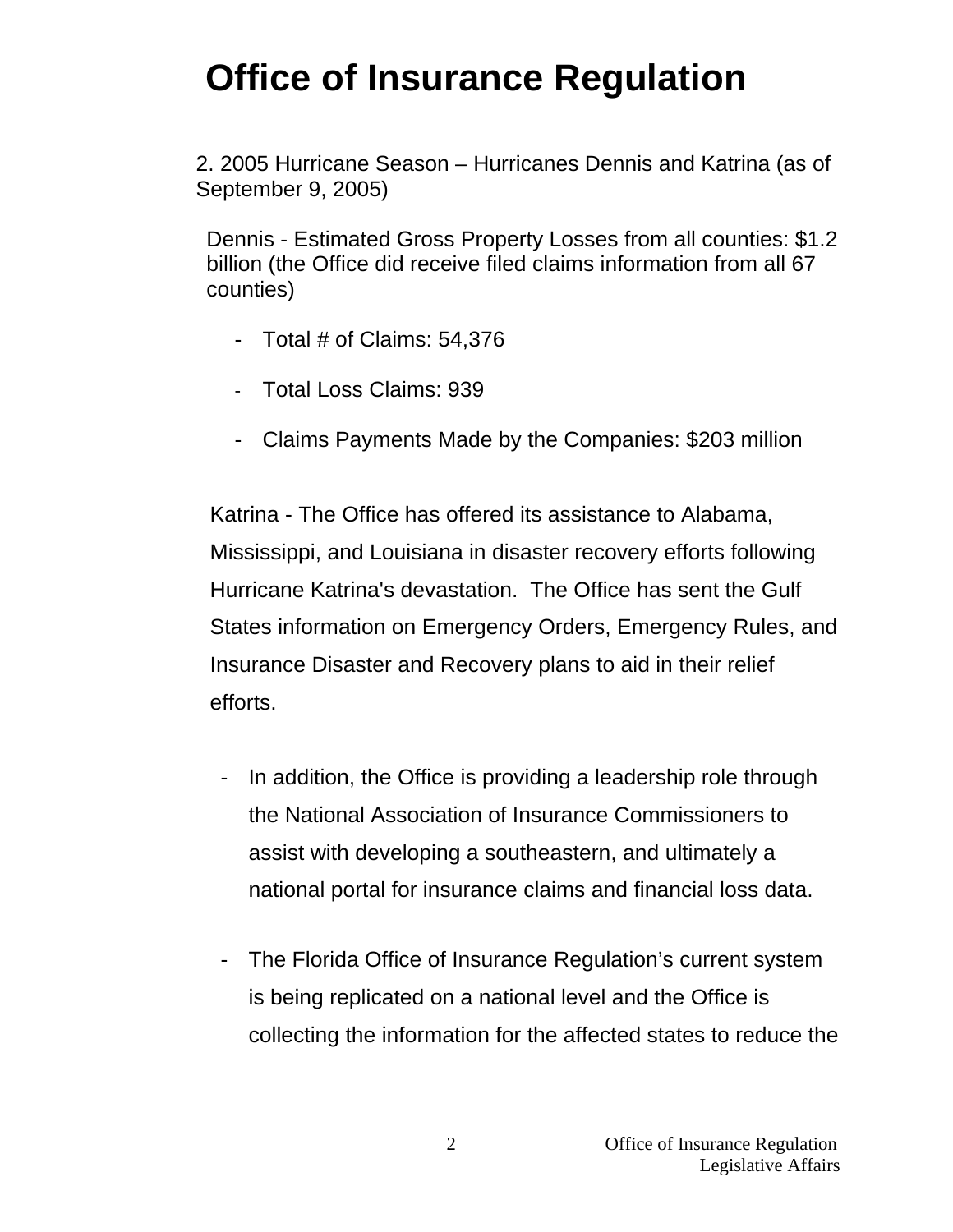amount of duplication and to promote a more efficient disaster reporting process.

- Current Katrina loss estimates from private modelers are in the \$40-\$60 Billion range (including New Orleans flood losses)

#### **Update on the 2004 Property Bill - SB 1486**

Standard Rating Territories – Florida insurance companies develop their own rating territories for different lines of business.

- o The 2005 law required the Office to study the effect standard rating territories would have on Florida's consumers and Florida's marketplace.
- o The report is due January 15, 2006 and the Office is working on a contract with a national rating and statistical agent to assist in the final report.
- o Some states already define standard rating territories in law (i.e. California Earthquake Authority, Massachusetts, New York and New Jersey for PPA)

Monroe County Pilot Project – The 2005 law required the Office to evaluate the availability and affordability of insurance in areas that are virtually uninsurable due to the lack of competition. Creates a pilot project that requires Monroe County to have rates that are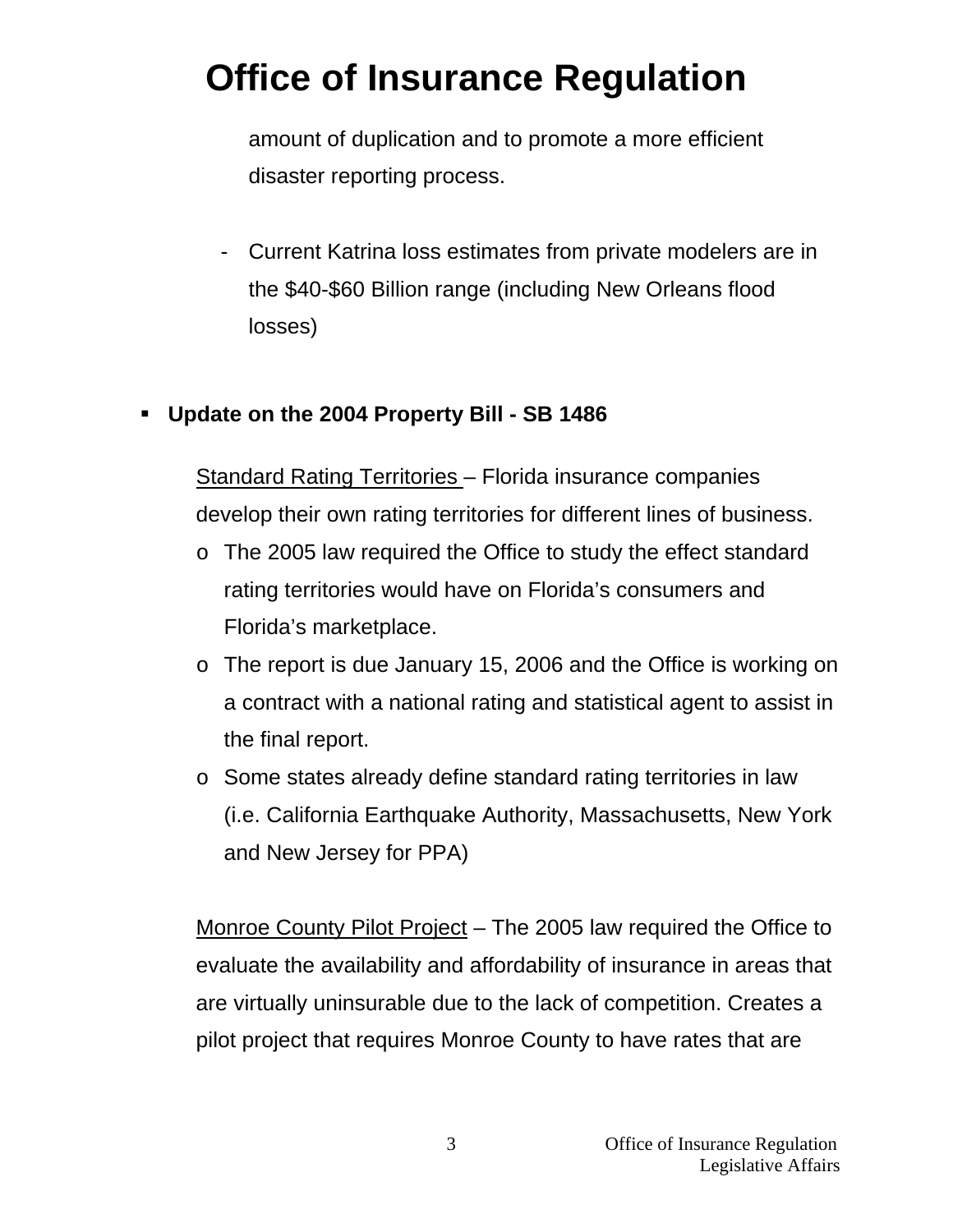actuarially sound, and are not excessive, inadequate or unfairly discriminatory.

- The Office's senior research economist is in the process of evaluating the Monroe County data to include:
	- Number of Companies Writing/Previously Writing
	- Policies-in-Force
	- Direct Written Premium
	- Risk Concentration
- The report is due to the Legislature on March 1, 2006.

Law and Ordinance Coverage Study – Local building codes, zoning laws and ordinances are constantly changing within communities. Law and ordinance coverage offers policyholders protection in the event their home is partially or completely destroyed and must be rebuilt – this coverage provides the consumer with funds needed to bring the property up to code.

- In 2005, the law was modified to provide an option to policyholders to purchase law and ordinance coverage at 25% or 50% of the dwelling coverage for policies issued or renewed on or after October 1, 2005.
- **I** Insurance companies have started to make their filings to comply with the 25% or 50% option
- The Office's study is due to the Legislature by January 1, 2006.
- 76 form and rate filings have been submitted to the Office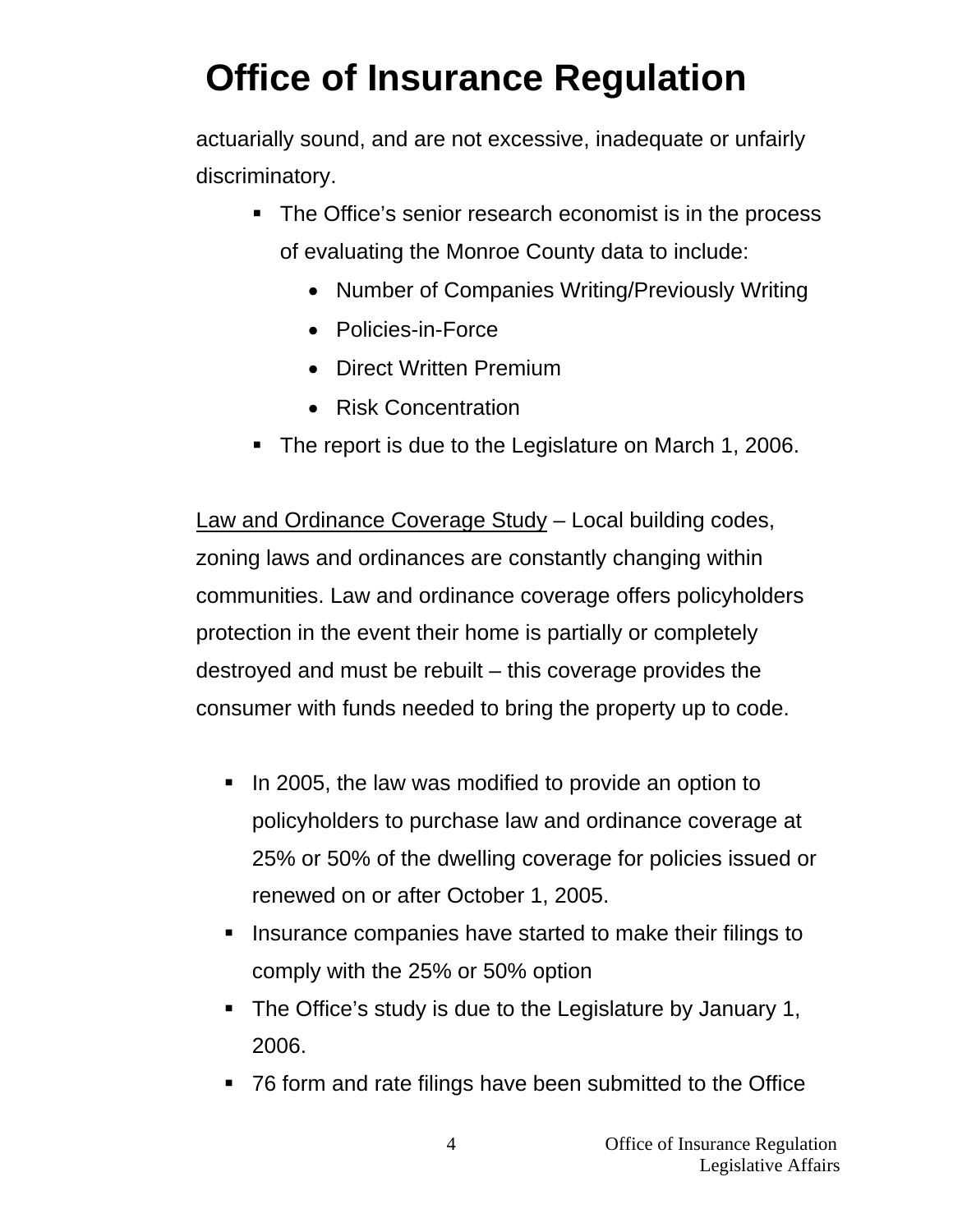Wind Mitigation Form – The new law requires insurers to notify applicants and policyholders of the availability and amount of premium discounts for fixtures and techniques that mitigate windstorm losses.

- The Office has scheduled a Rule Workshop to discuss the preliminary draft Wind Mitigation Form that will provide more transparency for the policyholder
- The Workshop is scheduled for Friday, September 16th
- **If** Insurance companies would be required to submit electronically the Wind Mitigation Form presenting all available credits at the time of each annual rate filing – this will be integrated into the Office's Internal Portal (I-File System)
- This law is applicable to policies issued or renewed after October 1, 2005

Checklist – The law requires property and casualty insurers to provide policyholders with a standard checklist of the contents of their policy. The checklist is to be written in a format with simple, readable language to assist consumers in understanding the principal benefits and coverage provided in their policy.

**Requires the Financial Services Commission to develop a** checklist for a basic homeowners, mobile homeowners, dwelling, and condo unit owners policies.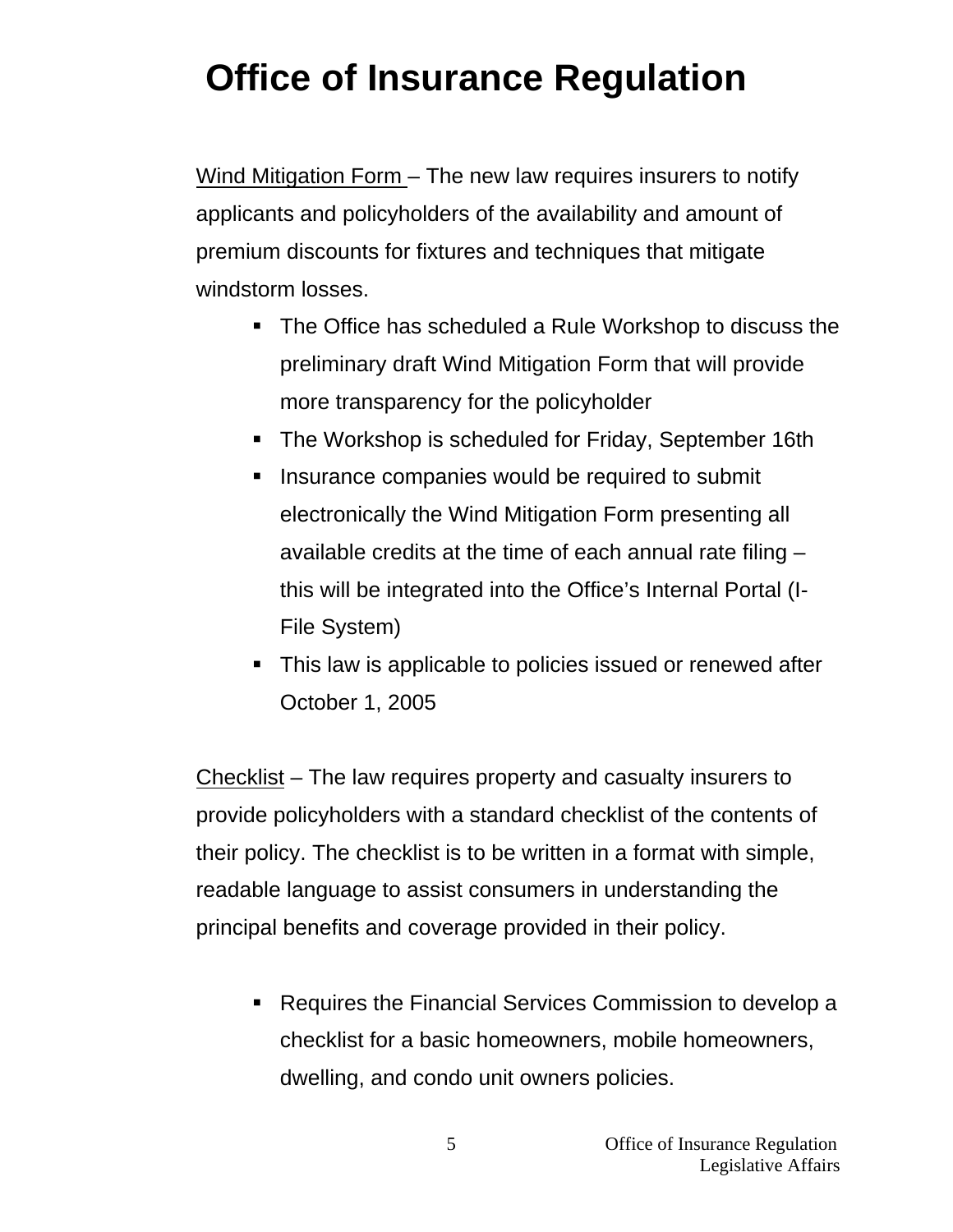- It is required on each initial policy and each renewal thereafter
- This Checklist/Form is also scheduled to be discussed at the Rule Workshop on Friday, September 16th
- This provision becomes effective January 1, 2006

Hurricane Deductibles – Increases a consumer's option on hurricane deductibles.

- By January 1, 2006 insurers are required to offer their policyholders hurricane deductibles of \$500, 2%, 5% and 10% based on dwelling limits
- Allows commercial insurers to offer a 3% or 10% deductible for commercial residential policies – In Florida law, commercial residential policies include: condominium associations, cooperative associations, apartment buildings and similar policies, including common elements of a homeowners association
- Requires the insurer to display the actual dollar amount of the chosen deductible on the policy
- **Companies are making filings and coming into** compliance with the new deductible requirements - 12 companies have filed with the Office

Long-Term Solutions for Florida's Hurricane Insurance Market – the 12-member Task Force was created to conduct research and hearings on whether Florida has sufficient hurricane insurance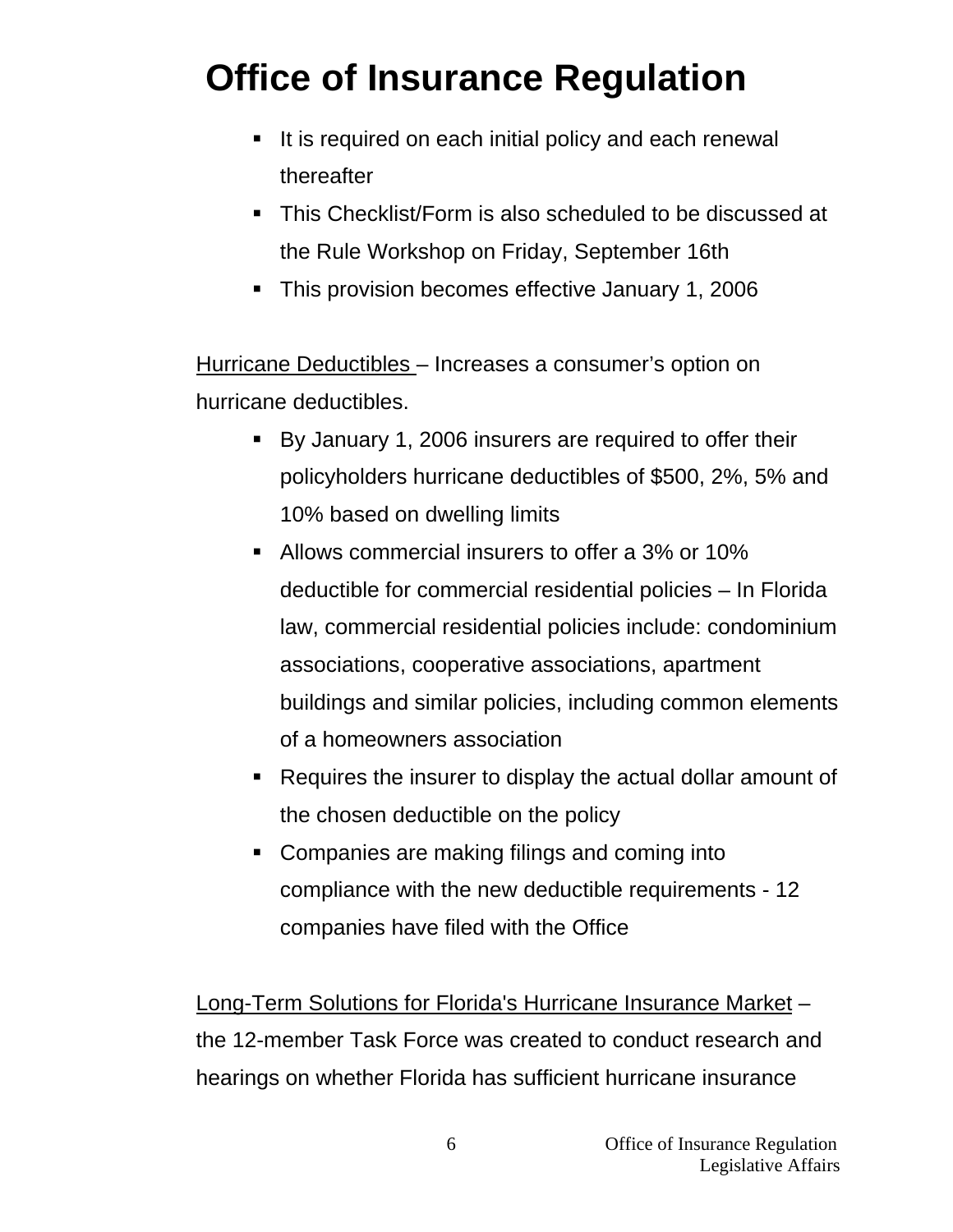capacity to ensure the continuation of a healthy, competitive marketplace, and to identify the future demands of Florida's hurricane insurance capacity.

- Organizational meeting was held on August  $24<sup>th</sup>$
- Next meeting Wednesday, September  $28<sup>th</sup>$  in Tallahassee (agenda items include Citizens and CAT Fund)
- **Future Meetings are scheduled:** 
	- October 26, 2005 Tallahassee
	- November 14, 2005 Tampa
	- December 14, 2005 Pensacola
	- January 18, 2006 Miami

### **Current Status of Residential P&C market in Florida**

- o General Florida Marketplace Information
	- As of June 2005, there are more than 5.7 million personal and commercial residential Policies-In-Force in the state of Florida
	- Overall property exposure in Florida is more than \$1.2 Trillion dollars and there is more than \$6 Billion dollars in Direct Written Premium
	- In 2005, OIR created the Office of Business Development and Market Research (BDMR) to promote Florida's positive business climate to attract new insurers to our state. BDMR will promote the benefits of expanding or moving lines of business to Florida and facilitate the application process for established and new insurance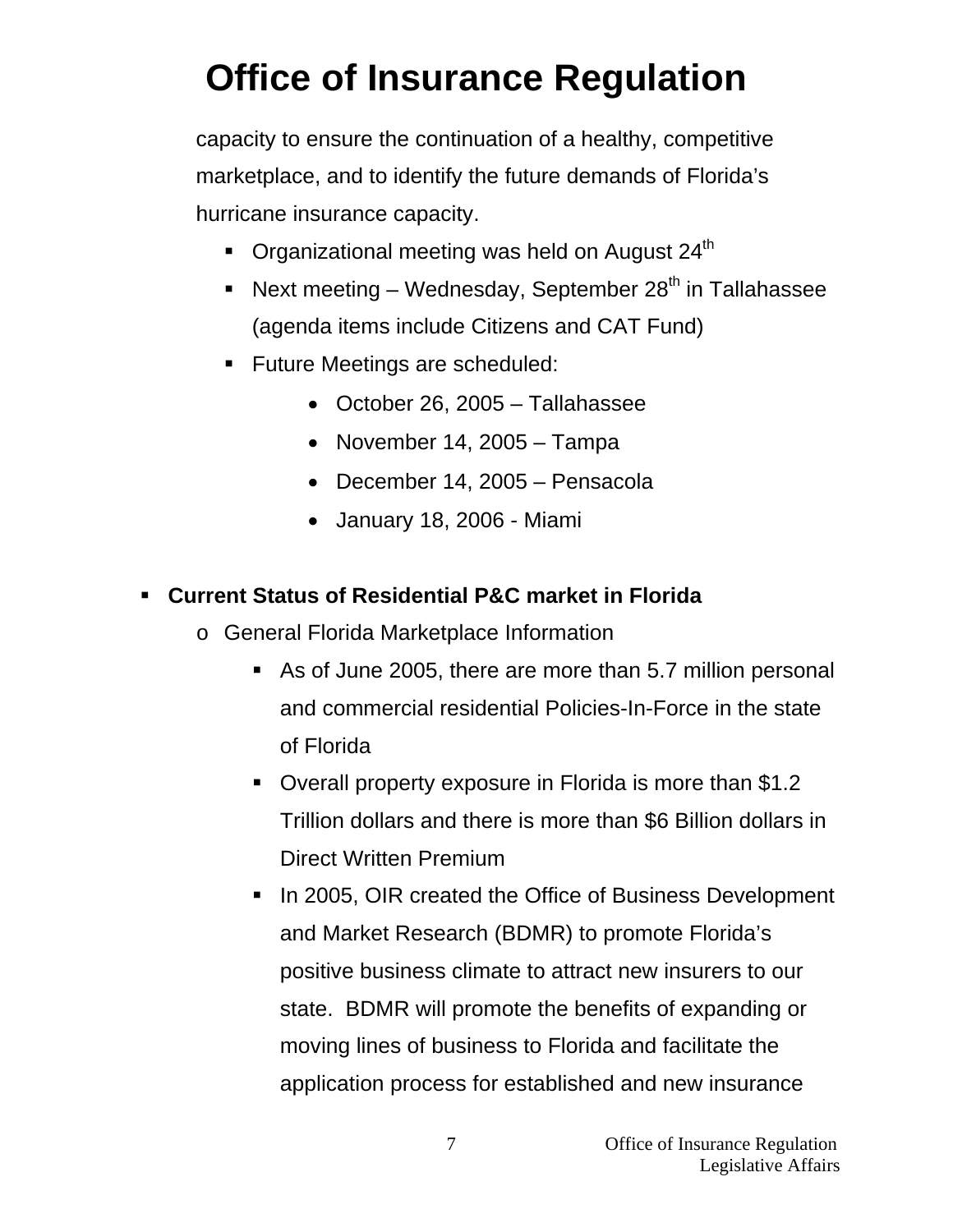companies. BDMR's primary role is to identify financially sound companies, communicate the positive aspects of the Florida marketplace, and encourage them to apply for a Certificate of Authority.

- The Ultimate Outcome: New insurers will domesticate and/or expand their lines of business in Florida
	- Bringing more capital into the state making the market more stable
	- Provide more choices and offer a wider array of products to consumers – making premium prices more competitive
- o New Companies (Since October 2004)
	- **11 New Companies Licensed to Write** Homeowners/Mobile Homeowners - initial capital invested \$82.6 million
	- 4 New Companies With Active Permits to Write Homeowners/Mobile Homeowners - proposed capital of \$42.5 million
	- 5 New Companies With Pending Permits to Write Homeowners/Mobile Homeowners – proposed capital of \$74.0 million
	- 2 Existing Foreign Companies Adding the Homeowners Line of Business to their current Certificate of Authority
	- 19 New Companies; 2 Companies Adding Homeowners as a Line of Business and Total Invested/Proposed Capital  $= $199.1$  million